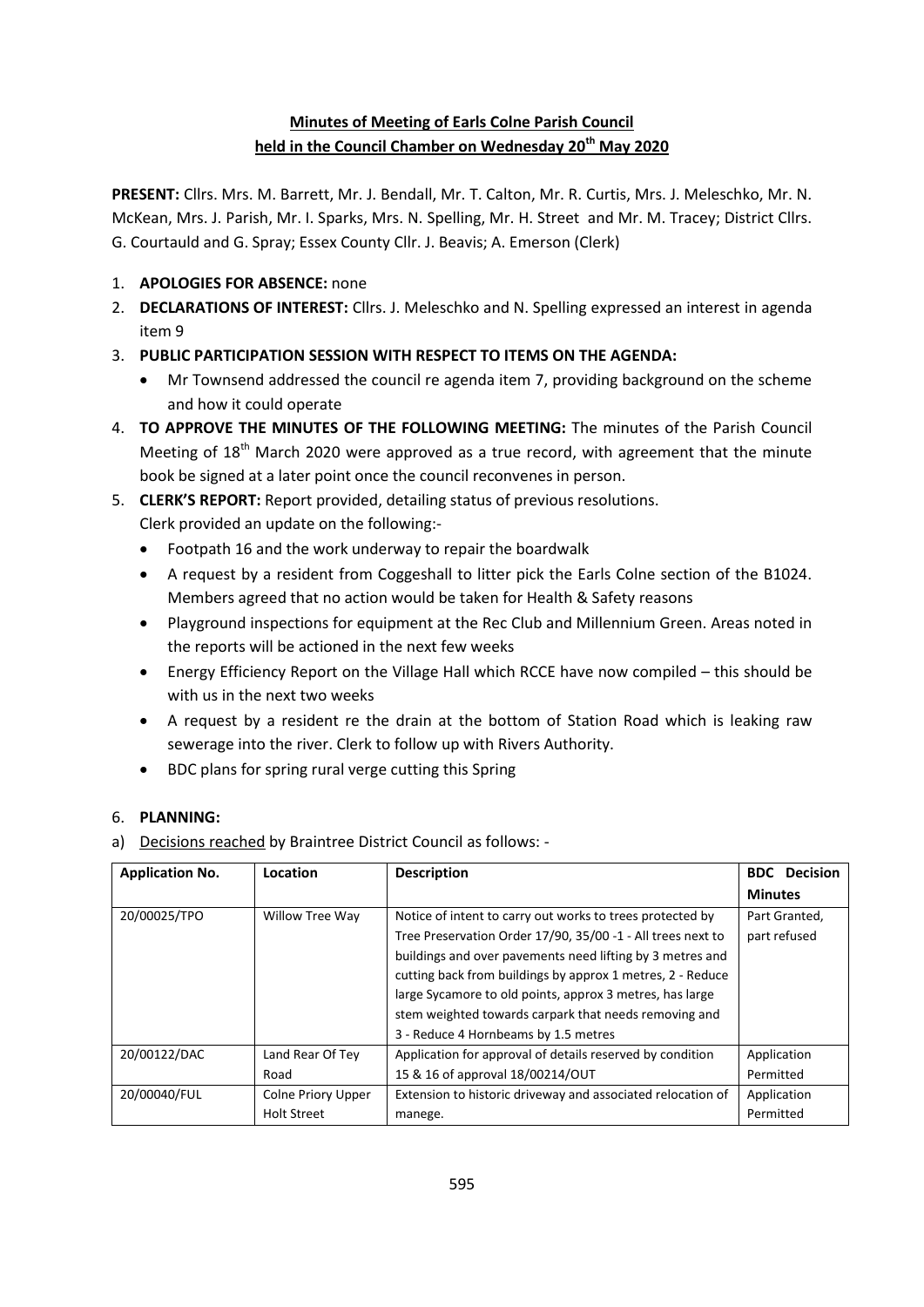| <b>Application No.</b> | Location                 | <b>Description</b>                                           | <b>BDC</b> Decision |
|------------------------|--------------------------|--------------------------------------------------------------|---------------------|
|                        |                          |                                                              | <b>Minutes</b>      |
| 20/00192/HH &          | 41 Tey Road              | Demolition and removal of existing modern single-storey      | Application         |
| 20/00193/LBC           |                          | additions, and detached garage; and the erection of part     | Withdrawn           |
|                        |                          | single-storey, part two-storey rear extensions, and the      |                     |
|                        |                          | erection of a replacement detached single-storey garage;     |                     |
|                        |                          | together with internal and external works.                   |                     |
| 20/00356/OUT           | Land South Of Tey        | Outline Planning Permission for the construction of 9 No.    | Application         |
|                        | Road                     | dwelling houses with all matters reserved apart from         | Refused             |
|                        |                          | access.                                                      |                     |
| 20/00246/DAC           | <b>River House Lower</b> | Application for approval of details reserved by conditions 4 | Application         |
|                        | <b>Holt Street</b>       | & 5 of approved application 19/01723/HH.                     | Permitted           |
| 20/00189/HH            | 51 Tey Road              | Proposed front entrance porch.                               | Application         |
|                        |                          |                                                              | Permitted           |
| 20/00025/TPO           | Willow Tree Way          | Notice of intent to carry out works to trees protected by    | Part Granted,       |
|                        |                          | Tree Preservation Order 17/90, 35/00 -1 - All trees next to  | part refused        |
|                        |                          | buildings and over pavements need lifting by 3 metres and    |                     |
|                        |                          | cutting back from buildings by approx 1 metres, 2 - Reduce   |                     |
|                        |                          | large Sycamore to old points, approx 3 metres, has large     |                     |
|                        |                          | stem weighted towards carpark that needs removing and        |                     |
|                        |                          | 3 - Reduce 4 Hornbeams by 1.5 metres                         |                     |

It was noted that BDC have granted permission to remove a birch tree which was subject to a TPO as it had died (Greenhills Place, Halstead Road)

b) Current Applications were reviewed by the Parish Council as follows: -

| <b>Application No.</b> | Location                   | <b>Description</b>                                   | <b>Application No.</b> |
|------------------------|----------------------------|------------------------------------------------------|------------------------|
| 20/00674/DAC           | Hydewell, Halstead         | Application for approval of details reserved by      | No objections          |
|                        | Road                       | conditions 3, 5, 7 and 8 of approved application     | raised                 |
|                        |                            | 19/02217/FUL                                         |                        |
| 20/00648/LBC           | East Of England            | Internal refit of the supermarket together with      | No objections          |
|                        | <b>Cooperative Society</b> | associated internal and external refurbishment works | raised                 |
|                        | Ltd, 31 High Street        | to include modification to shopfront fascia and      |                        |
|                        |                            | repainting.                                          |                        |
| 20/00615/HH            | Bramble House              | Erection of a single-storey garage and storage       | Objections             |
|                        | Halstead Road              | outbuilding to be attached to existing cartlodge     | raised                 |

Members objected to 20/00615/HH based on overdevelopment and no access to the garage via driveway off A1124. Should the application be granted, Members requested that BDC consider that this should be strictly conditional on the building only be used for storage purposes and not for habitable accommodation.

### 7. **COMMUNITY SPECIAL SCHEME**

Members agreed to support Mr Townsend's application to join the Community Specials Scheme. This would be a voluntary role with full policing powers, split across Colne Engaine and Earls Colne, providing a minimum of 16 hours local policing per month. The cost of the scheme to the parishes is approx. £1,000 in total. At this stage, the role is not confirmed as the scheme is on hold however it is hoped that with a candidate and support from councils, Essex Police would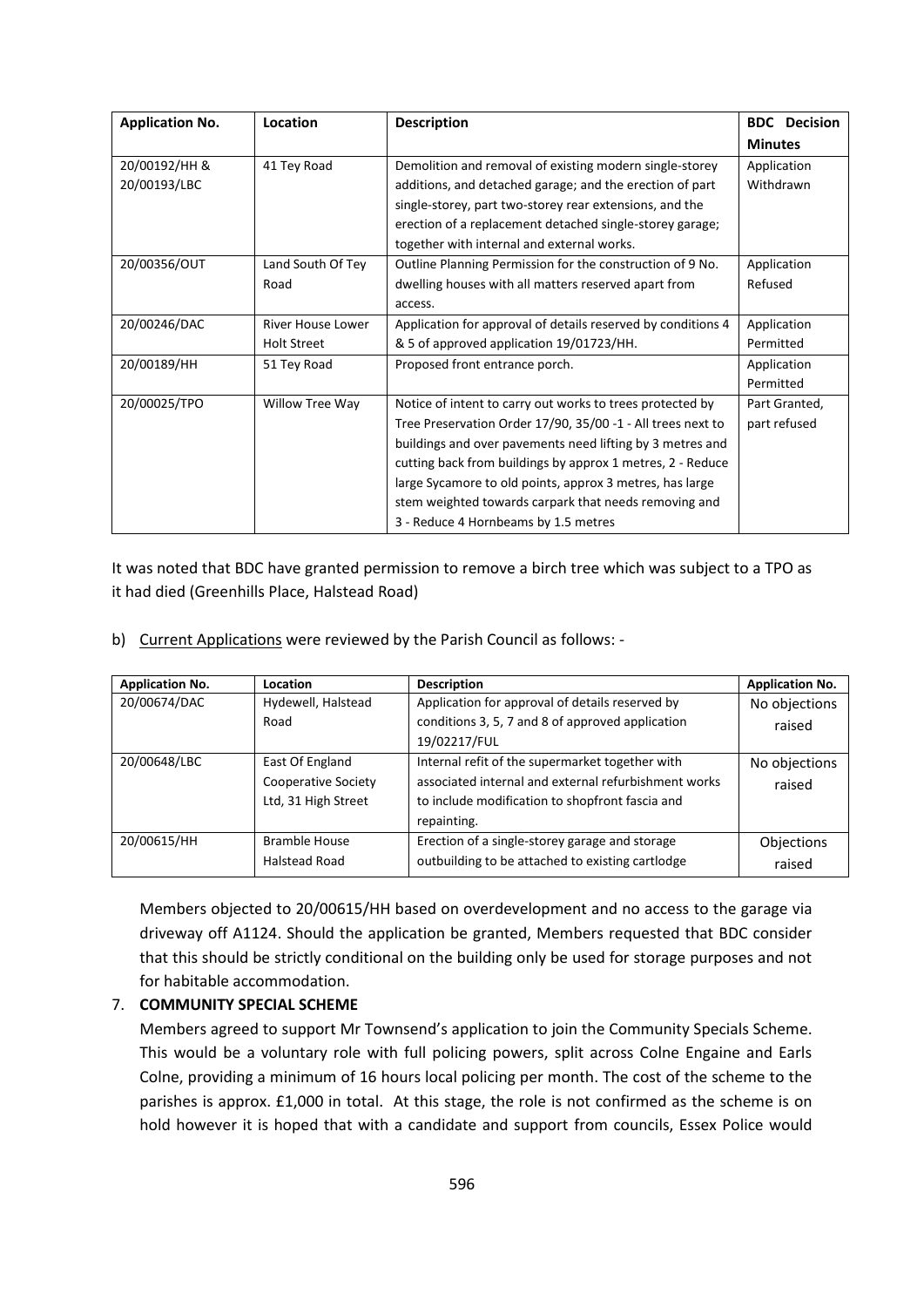consider approving the request. Members approved a budget of £500 to be funded from General Reserves.

#### 8. **UPDATE ON COVID19:**

- a) Members received an update on the volunteer scheme running in the village
- b) Members noted the decisions made by the Parish Council since the last meeting in March
	- Cllrs. I Sparks and J. Bendall agreed to continue the Highways Devolution Scheme which had been offered by ECC again for this financial year
- **Application No. Location Description BDC Decision Minutes** 20/00550/HH 5 The Kennels Two-storey side and rear extension No objections 20/00071/TPOCON 15 High Street Notice of intent to carry out works to tree in a Conservation Area - Remove Sycamore No objections 20/00468/NMA Land Rear Of Tey Road Non-Material Amendment to permission 18/00214/OUT granted 20.05.2019 for: Erect 23 No. Detached and Semi-Detached, 1,2,3,4 and 5 Bedroom Dwellings and Associated Garages, Lay Out Parking, Amenity Areas, Public Open Space, Estate Roads, Private Drives, Drainage Infrastructure and Landscaping. Amendment would allow: - the relocation of garages relating to dwellings 1, 3, 6, 7, 8, 12, 15 and 22; - removal of garage to dwelling 11; and - additional garage to dwelling 23. Information Only 20/00470/DAC Land West Of Station Road Application for approval of details reserved by condition 6 Part D of approved application 18/00121/OUT Information Only 20/00352/REM Land Rear Of Tey Road Application for approval of reserved matters following outline approval 18/00214/OUT granted 20.05.2019 - Approval of Reserved Matters (Access, appearance, landscaping, layout and scale) for the erection of 23No. detached and semi-detached 1, 2, 3 and 5 bedroom dwellings with associated garages, parking, amenity areas, public open space, estate roads, private drive, drainage infrastructure and landscaping. Objection on basis of: a)The height of the proposed buildings when compared to existing bungalows in **Lowefields** b)The close proximity of homes to existing properties in Tey Road c)General overcrowding of development d)Plans for the area designated as community land
- Planning decisions made by full council remotely:

- c) Members reviewed the impact on Parish Council and its staff: no elections or Annual Parish Meeting would be held until May 2021; potential impact on Village Hall revenues of £2k per month; additional expenditure as a direct result of covid19; reduced working patterns for most staff and the need to hold meetings remotely.
- **9. CENTENARY AWARD:** Members agreed to defer the decision on the Centenary Award for 6 months when it should be reviewed based upon our financial position. Clerk to add to agenda in November.